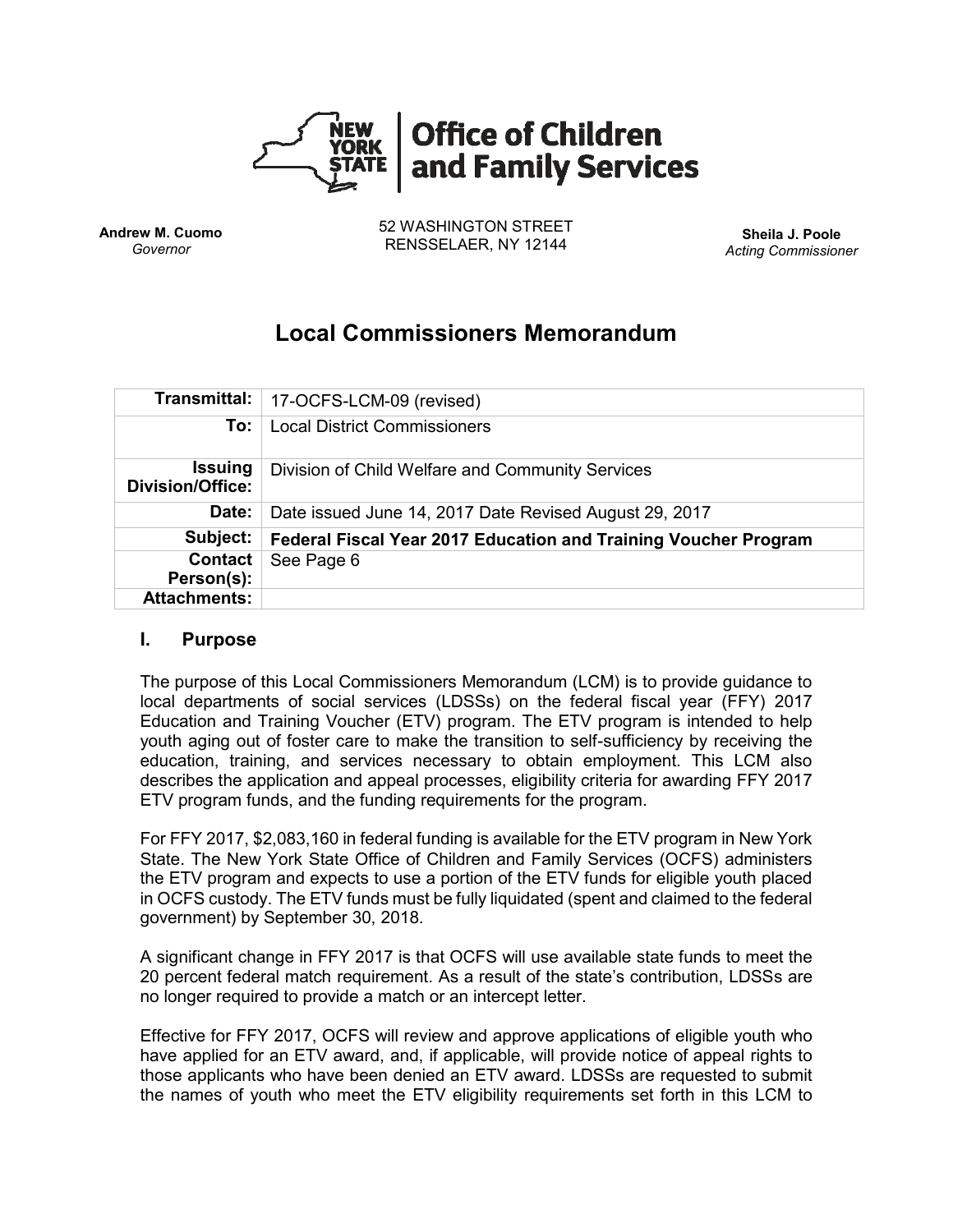OCFS starting June 15, 2017 (refer to Section V. Application and Selection of Program Participants).

## **II. Background**

The Promoting Safe and Stable Families Amendments of 2001, Public Law 107-133, were signed into law on January 17, 2002. Title II, Section 201, of the amendments, entitled "Education and Training Vouchers for Youths Aging Out of Foster Care," amended section 477 of Title IV-E of the Social Security Act, targeting additional resources specifically to meet the education and vocational or training needs of youth. The voucher or vouchers awarded to youth under the ETV program may be available for the cost of attendance at an institution of higher education, as defined in 20 U.S.C. §§ 1001 and 1002, and shall not exceed the lesser of \$5,000 per year or the total cost of attendance as defined in 20 U.S.C. § 1087ll (see 42 U.S.C. § 677(i)(4)).

Federal law provides that education and training vouchers under this program may be available to youth otherwise eligible for services under the state's Chafee Foster Care Independence Program (CFCIP).<sup>1</sup> These eligible youth include youth in foster care (i.e., youth in the care and custody, or custody and guardianship, of an LDSS commissioner) who are 14 years of age or older, or who are placed in a foster home with an approved relative regardless of age, and who are likely to remain in foster care until 18 years of age. This includes all categories of foster care, including, but not limited to:

- persons in need of supervision (PINS) and juvenile delinquents placed in the custody of an LDSS commissioner;
- juvenile delinquents in the custody of OCFS who are placed in non-secure OCFS operated facilities of 25 beds or less, and those who are on aftercare status; and
- former foster care youth who are between 18 and 21 years of age.

For the purposes of the ETV program, youth who are adopted from, or enter kinship guardianship from foster care, after attaining 16 years of age, are also considered to be youths otherwise eligible for services under the state's CFCIP.<sup>2</sup> A youth participating in an ETV program on the date he or she attains 21 years of age may remain eligible until he or she attains 23 years of age, so long as the youth is enrolled in a post-secondary education or vocational or training program, and the youth is making satisfactory progress toward completion of that program.<sup>3</sup>

Many of the youth enrolled in the state's ETV program attend either college or university. LDSSs are reminded that youth attending vocational and training programs also may be eligible for ETV funds provided such programs meet the federal definition of institution of higher education set forth in statute.<sup>4</sup> Encouraging youth to receive their high school diploma and continue attending a post-secondary education or a vocational training

l

 $1$  42 U.S.C. § 677(i)(1).

 $2$  42 U.S.C. § 677(i)(2).

 $3$  42 U.S.C. § 677(i)(3).

<sup>4</sup> 20 U.S.C. §§ 1001 and 1002.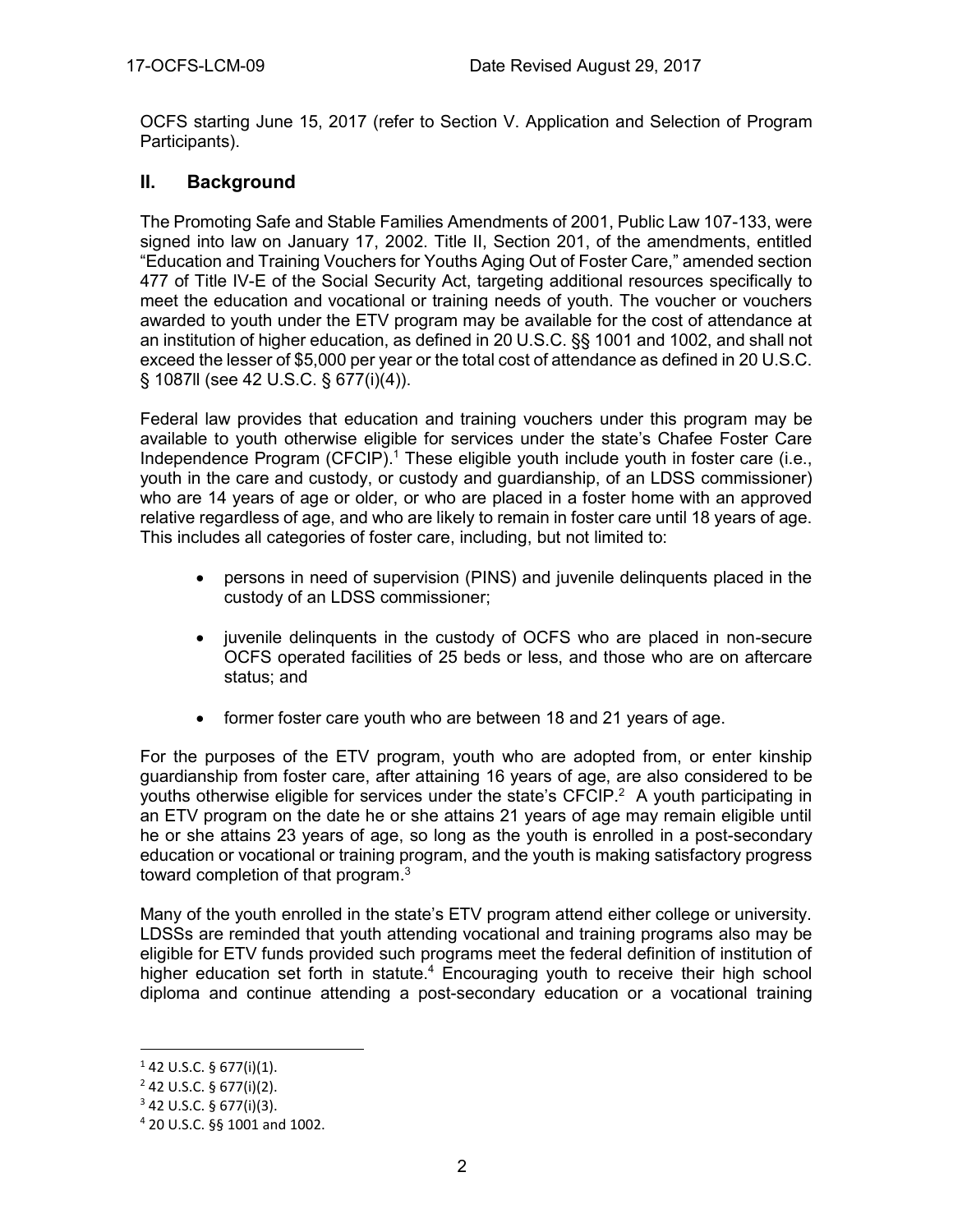program that will prepare them for employment is an effective means for youth to develop the skills necessary to lead independent and productive lives.

OCFS currently contracts with Orphan Foundation of America (OFA), doing business as Foster Care to Success (FC2S), to administer and serve as New York State's fiscal agent for the ETV program for FFY 2017.

#### **III. Funding Requirements**

For FFY 2017, \$2,083,160 in federal funding is available for the ETV program in New York State.

Federal law establishes a 20 percent match requirement in order to access ETV funds.<sup>5</sup> For FFY 2017, OCFS will use available state funds to meet the federal 20 percent match requirement. As a result of the state's contribution, LDSSs will no longer need to contribute a local match in order to utilize ETV funds.

## **IV. ETV and Chafee Funds**

Federal law precludes the use of general CFCIP funds to supplant the award of ETV funds a youth may receive under the ETV program.<sup>6</sup> Federal law additionally precludes the use of general CFCIP funds to supplement the \$5,000 per year ceiling that an eligible participant may receive under the ETV program. LDSSs are advised that a district's CFCIP allocation may not be used for expenses associated with the cost of attendance at institutions of higher education that are eligible for reimbursement under the ETV program, but that such funds may be used for other non-higher educational learning activities such as Test Assessing Secondary Completion (TASC) diploma programs, mentoring programs, and other supportive services for eligible youth. ETV funds may only be used for the cost of attendance at an institution of higher education, as this term is defined under statute.<sup>7</sup> Cost of attendance is also defined under statute,<sup>8</sup> and includes room and board expenditures and child care expenses. LDSSs are reminded that districts may use their CFCIP allocation for expenditures related to a youth applying to a post-secondary educational, vocational or training program. This would include, for example, expenditures for standardized tests, including SAT/ACT/PSAT tests required for admission to many colleges and universities, applications for admission to college or vocational or training programs, examinations for attendance at a vocational or training program, visits to colleges, vocational or training programs, clothing for interviews at a post-secondary educational program or vocational or training program, and other supports and services a youth needs to prepare for successful attendance at a post-secondary educational or vocational or training program.

## **V. Application and Selection of Program Participants**

Youth eligible for vouchers under the ETV program are youth otherwise eligible for services under the state's CFCIP, including: youth in foster care (i.e., youth in the care

l

 $542$  U.S.C. § 674(e).

 $6$  42 U.S.C. § 677(d)(2).

<sup>7</sup> 20 U.S.C. §§ 1001 and 1002.

<sup>8</sup> 20 U.S.C. § 1087ll.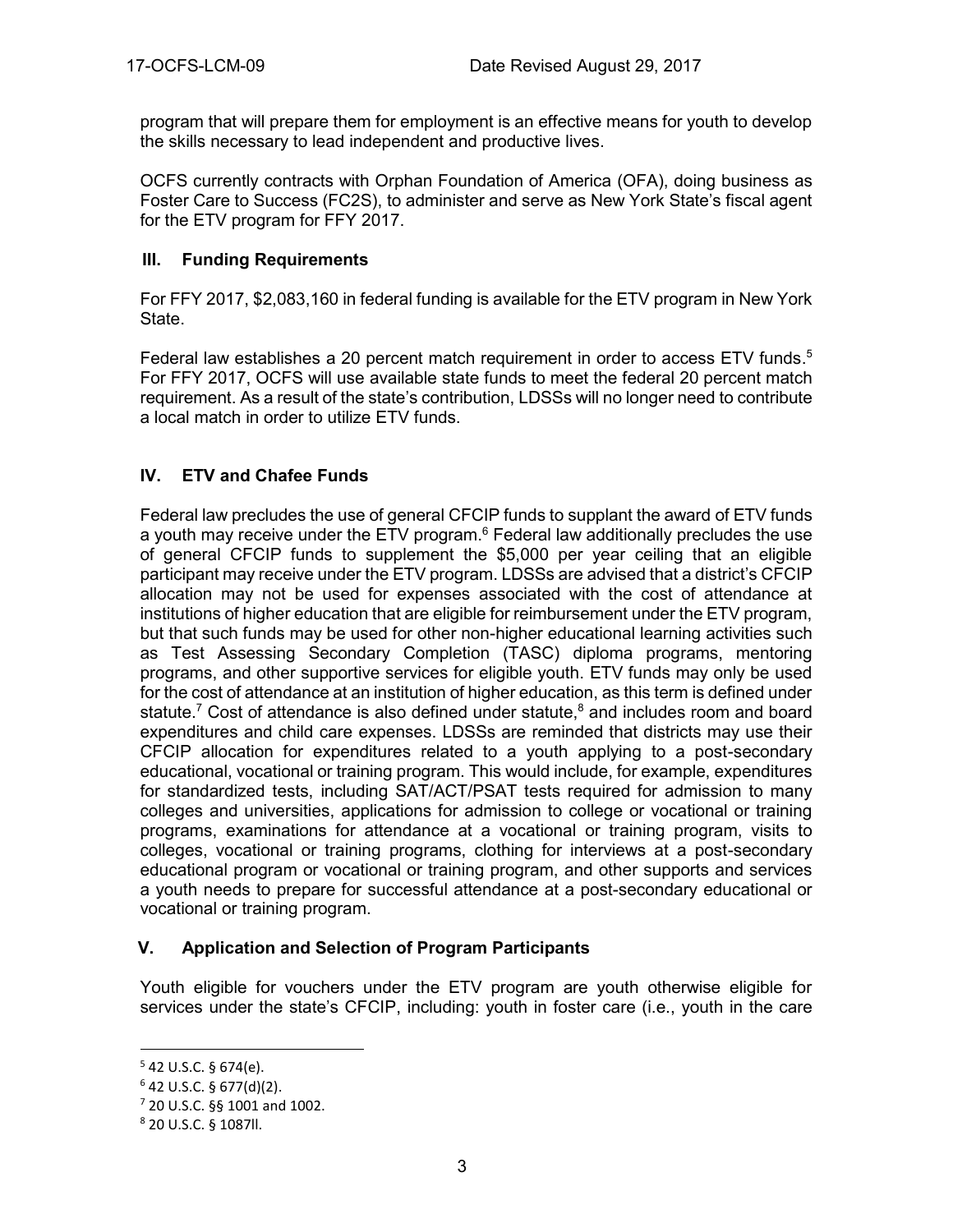and custody, or custody and guardianship, of an LDSS commissioner) who are 14 years of age or older, or who are placed in a foster home with an approved relative regardless of age, and who are likely to remain in foster care until 18 years of age. This includes all categories of foster care, including, but not limited to, persons in need of supervision (PINS) and juvenile delinquents in the custody of an LDSS commissioner; juvenile delinquents in the custody of OCFS who are placed in OCFS-operated non-secure facilities of 25 beds or less, and those who are on aftercare status; and former foster care youth who are between 18 and 21 years of age.

For the purposes of the ETV program, youth who had been in foster care and are at least 16 years old who were adopted or entered kinship guardianship may also be considered to be youth otherwise eligible for services under the state's CFCIP, and therefore eligible to receive ETV.

A youth participating in an ETV program on the date he or she attains 21 years of age may remain eligible until the youth attains 23 years of age as long as the youth is enrolled in a post-secondary education or vocational program, and the youth is making satisfactory progress toward completion of that program.

The following priorities will be applied in the initial selection of eligible participants for the ETV program for FFY 2017:

- First priority will be given to youth over the age of 21 but under 23 years of age who received an ETV award in FFY 2016, who continue to be enrolled in and attend a postsecondary educational or vocational training program, and who are making satisfactory progress toward completion of that program, as determined by the individual educational institution's standards for satisfactory academic progress.
- Second priority will be given to any other youth under the age of 21 who received an ETV award in FFY 2016.
- Third priority will be given to youth who are 20 years of age and will be 21 by July 1, 2017, who are enrolled in and attending a post-secondary educational or vocational training program and are making satisfactory progress toward completion of that program. Such youth would not have received an ETV award in FFY 2016.
- Fourth priority will be given to youth who are 17, 18, 19, and 20 years of age who are enrolled in and attending a post-secondary educational or vocational training program and making satisfactory progress toward completion of that program.

LDSSs must identify eligible recipients of the voucher and electronically mail the list of youth to Mr. Kenneth Kirton at [ETV.Coordinator@ocfs.ny.gov](mailto:ETV.Coordinator@ocfs.ny.gov) starting **June 15, 2017**.

Either the LDSS or the youth may complete the ETV application online at the OFA website [http://www.fc2sprograms.org/new-york/.](http://www.fc2sprograms.org/new-york/) Any youth who believes he or she is eligible may apply.

The online application for FFY 2017 will be available beginning on July 1, 2017. The online application will require demographic information such as the name of the post-secondary educational or vocational training program the youth is currently enrolled in and/or attending. It will also require specification of the selection of the priority that is applicable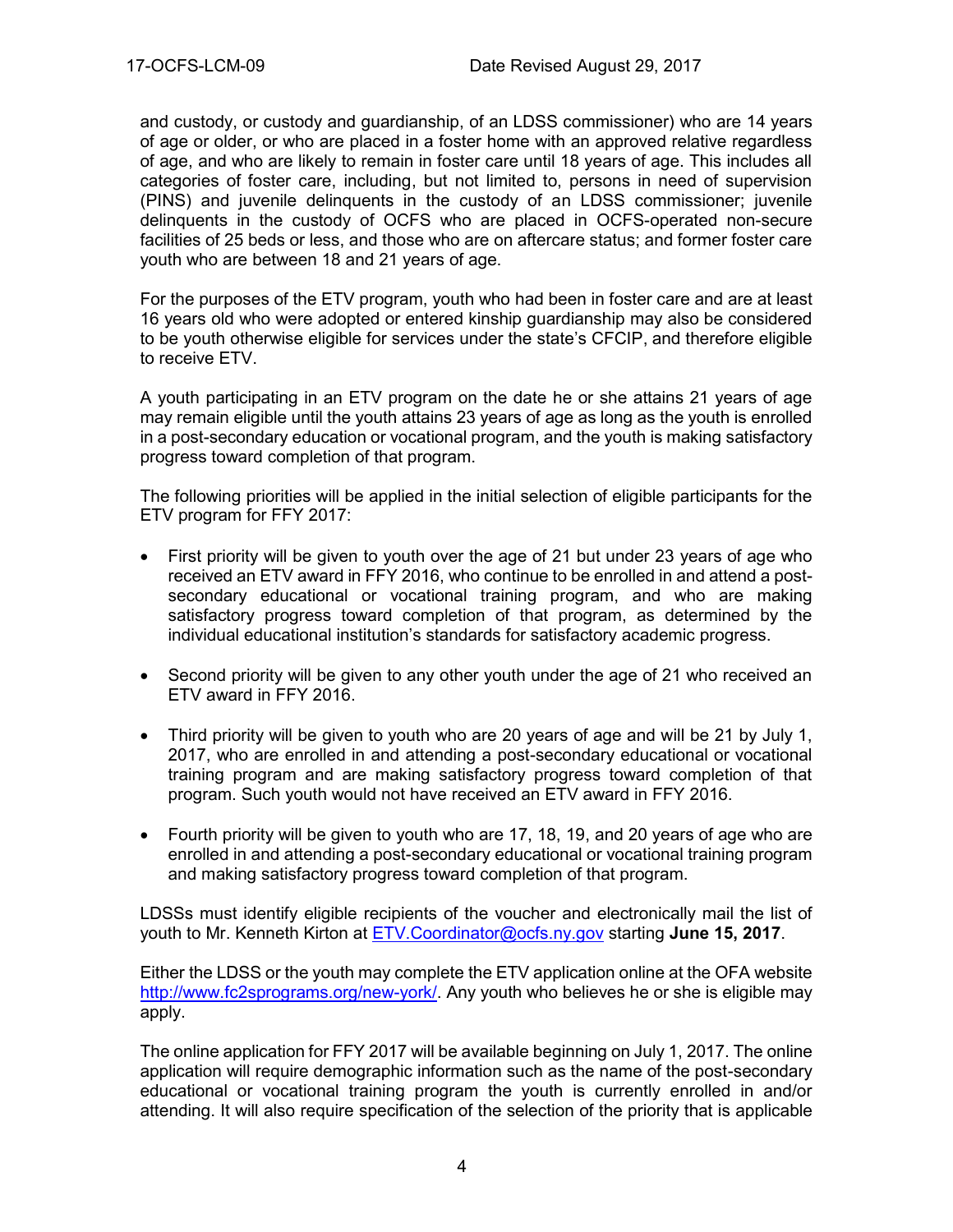to the youth and the amount of funds being requested for the cost of attending the postsecondary educational or vocational training program. Although the student's application will be submitted to the OFA website, OCFS will be making eligibility determinations for the youth applying to the ETV program. The ETV award will be the lesser of the \$5,000 or the total cost of attendance minus any other available resources (e.g., TAP award, Pell Grant, and scholarships).

The LDSS providing OCFS with the names of students who may be eligible for ETV will help expedite the funding process for youth. To help expedite the OCFS approval process, an LDSS must respond to OCFS quickly when asked whether a youth was in foster care. OCFS anticipates that demand for vouchers may exceed availability, and quick turnaround of information will facilitate an eligible youth's acceptance prior to the exhaustion of funds. Youth who are receiving an ETV award must continue to make satisfactory progress toward the completion of the post-secondary educational or vocational training program in which they are enrolled to remain eligible to receive an ETV award.

An LDSS's identification of youth who may be eligible to receive an ETV award must be consistent with the state criteria set forth above and uniformly applied to all youth in the LDSS. The number of names submitted to OCFS by June 15, 2017, will be categorized by priority and availability of funds. After eligible youth within priority group one are served, remaining ETV funding will be available for vouchers for youth within priority group two. Similarly, ETV funding remaining after eligible youth within priority group two are served will be used for vouchers for youth within priority group three. Finally, any funding remaining after eligible youth within priority group three are served will be used for vouchers for youth within priority group four. If funding is insufficient to provide vouchers for an entire priority category, funds will be prorated within the priority. Based on the amount of funding available within the priority, need for funding will determine the amount of the voucher. Applications will be accepted on an ongoing basis and, should funding be available after the initial applications are received, vouchers will be issued based on the date of receipt of the application.

## **VI. Fair Hearing Rights for Denial of ETV Award**

Federal law requires that the state provide the opportunity for a fair hearing to an individual whose claim for benefits available pursuant to Title IV-E of the Social Security Act is denied or is not acted upon with reasonable promptness, see 42 U.S.C. § 671(a)(12). An applicant who is denied an available ETV award will be advised, in writing, by OCFS of the right to appeal the denial. OCFS will inform the applicant that he/she must first request an administrative review, in writing, within 15 calendar days from the date of the denial letter. The applicant must complete and mail the administrative review request back to OCFS within the specified timeframe. OCFS will then advise such applicant, in writing, of the determination of the administrative review. If such applicant wishes to appeal the determination of the administrative review, OCFS will provide information for requesting a fair hearing in the administrative review determination letter. OCFS has determined that appeal rights do not apply to applicants who have been denied ETV awards due to unavailable federal funding.